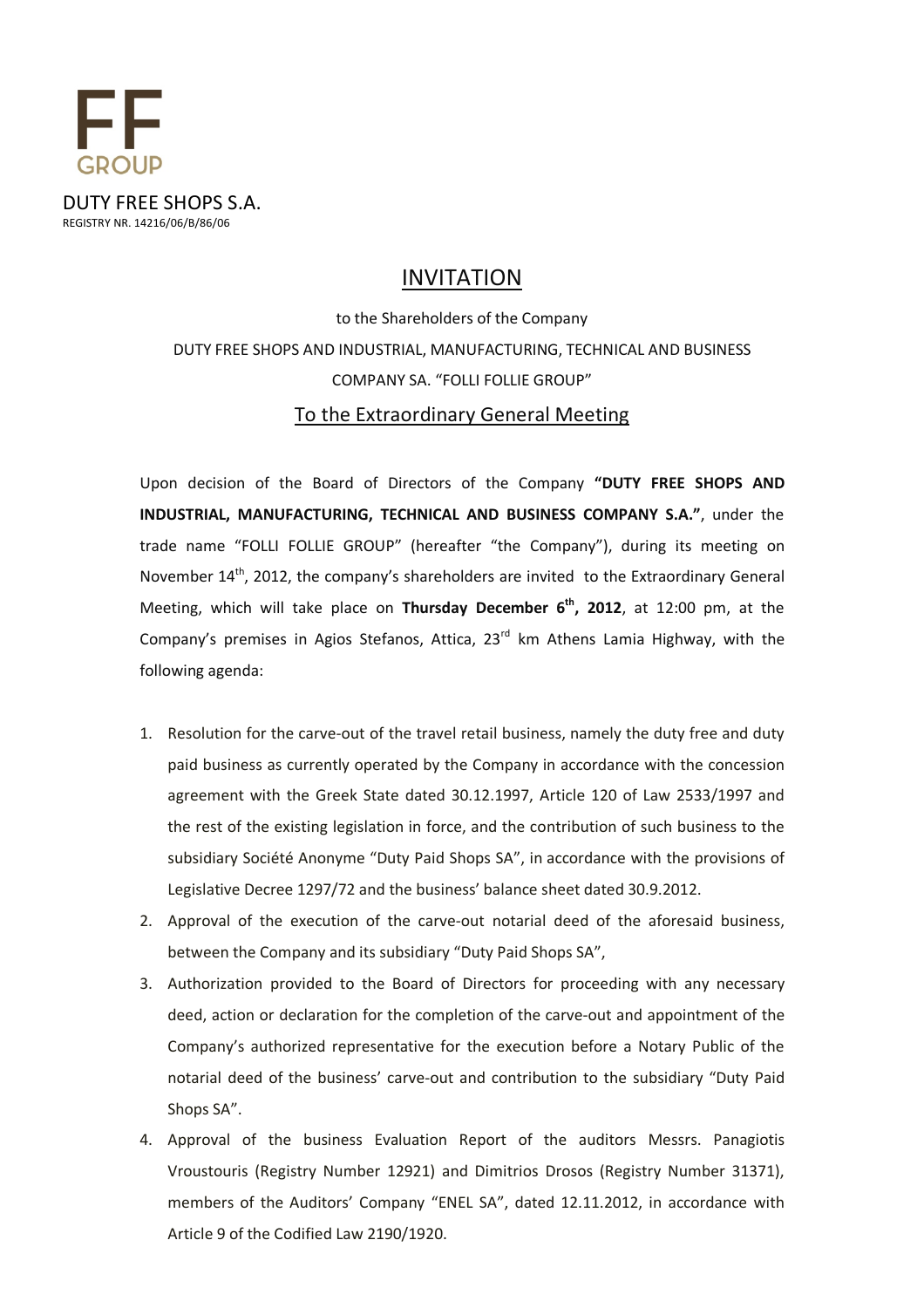- 5. Approval of the all deeds, actions and declarations to date made by the Company's Board of Directors, its agents and proxies in relation to the carve-out of the business sector and the transfer of 51% of shares of the subsidiary "Duty Paid Shops SA" to the Swiss Group Dufry AG.
- 6. Approval of a pledge over shares of «Duty Paid Shops S.A." belonging to the Company in favor of credit institutions
- 7. Amendment of articles 1 and 2 of the Company's Articles of Incorporation.
- 8. Other matters and announcements.

If the quorum required, under the law and the Company's articles, is not attained for the adoption of resolution on the aforementioned items of the original agenda on 06.12.2012, (record date 01.12.2012) the Shareholders are called to a  $1<sup>st</sup>$  Reiterative Extraordinary General Assembly on Monday, 17.12.2012 at 12:00pm, at the Company's premises in Agios Stefanos, Attika,  $23^{rd}$  km Athens Lamia Highway, without further notice being required. The issues on the agenda of any such Reiterative Assembly will remain the same as those stated above.

If the quorum required, under the law and the Company's articles, is not attained the  $1<sup>st</sup>$ Reiterative Extraordinary General Assembly the Shareholders are called to a 2<sup>nd</sup> Reiterative Extraordinary General Assembly on Friday, 28.12.2012 at 12:00pm, at the Company's premises in Agios Stefanos, Attika,  $23<sup>rd</sup>$  km Athens Lamia Highway, without further notice being required. The issues on the agenda of any such Reiterative Assembly will remain the same as those stated above.

In accordance to articles 26 §2b και 28a of codified Law 2190/1920, as amended and respectively supplemented by articles 3 and 5 of Law 3884/2010 and in force, the Company informs shareholders on the following:

#### **RIGHT TO PARTICIPATE IN THE EXTRAORDINARY GENERAL ASSEMBLY**

Individuals and legal entities appearing as shareholders in the Dematerialized Securities System files managed by "Hellenic Stock Exchanges S.A.", (former Central Securities Depository), where the Company's securities are being held, is entitled to participate at the Extraordinary General Assembly. Shareholding capacity is evidenced by presenting a relevant written certificate issued by the aforementioned entity, or by direct online connection of the Company with the said entity's files. Shareholders capacity must be notably at the beginning of the fifth (5th) (Record date 01.12.2012) day prior to the date of the Extraordinary General Assembly of 06.12.2012 and the relevant written certificate regarding the shareholders capacity must be received by the Company no later than the third (3rd) day prior to the date of the Extraordinary General Assembly.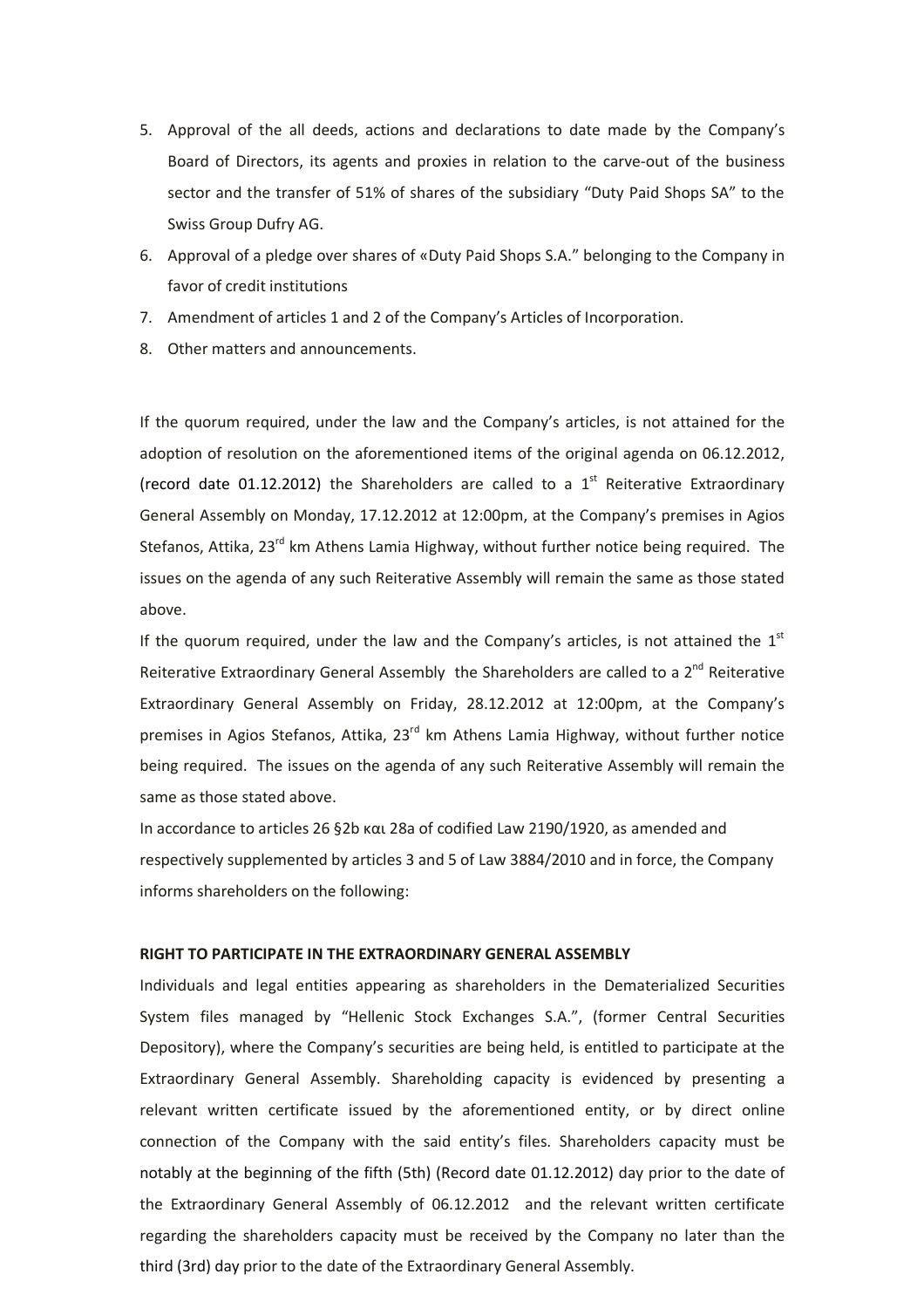With regard to the  $1<sup>st</sup>$  Reiterative Extraordinary General Assembly, the shareholding capacity must be effective at the beginning the fourth day prior to the date scheduled for the  $1<sup>st</sup>$ Reiterative Extraordinary General Assembly on 17.12.2012 ( $1<sup>st</sup>$  Reiterative Extraordinary General Assembly date of record 13.12.2012), and the relevant written or electronic certificate regarding shareholding capacity must be received by company no later than the third  $(3^{rd})$  day prior to the date of the  $1^{st}$  Reiterative Extraordinary General Assembly.

With regard to the 2<sup>nd</sup> Reiterative Extraordinary General Assembly, the shareholding capacity must be effective at the beginning the fourth day prior to the date scheduled for the 2<sup>nd</sup> Reiterative Extraordinary General Assembly on 28.12.2012 (2<sup>nd</sup> Reiterative Extraordinary General Assembly date of record 24.12.2012), and the relevant written or electronic certificate regarding shareholding capacity must be received by company no later than the third  $(3^{rd})$  day prior to the date of the  $2^{nd}$  Reiterative Extraordinary General Assembly.

Only Individuals and legal entities in the capacity of shareholders as at the respective Date of Record are considered vis-à-vis the company to be entitled to attend and vote at the Extraordinary General Assembly. Any shareholder failing to comply with the provisions of article 28a of codified law 2190/1920 may participate at the Extraordinary General Assembly only upon its permission.

Exercise of these rights does not require blockage of the beneficiary's shares or compliance with any other procedure restricting the ability to sell and transfer them during the period between the Date of Record and the date of Extraordinary General Assembly.

#### **PROCESS FOR EXERCISING VOTING RIGHTS BY PROXY**

A shareholder may attend the Extraordinary General Assembly and vote either in person or by proxy. Each shareholder may appoint up to three (3) proxies. Legal entities may participate at the Extraordinary General Assmebly by appointing up to three (3) individuals as proxies. However, if a shareholder holds shares in a company, which appear in several securities accounts, said restriction will not prevent said shareholder from appointing different proxies in respect of the shares in each securities account in relation with the Extraordinary General Assembly. A proxy acting on behalf of several shareholders may vote differently for each shareholder. A shareholder proxy must disclose to the company, before the Extraordinary General Assembly begins, any specific event which may be useful to the shareholders in assessing the risk of the proxy serving interests other than those of the shareholder.

In the sense of this paragraph, a conflict of interest may especially arise when a proxy: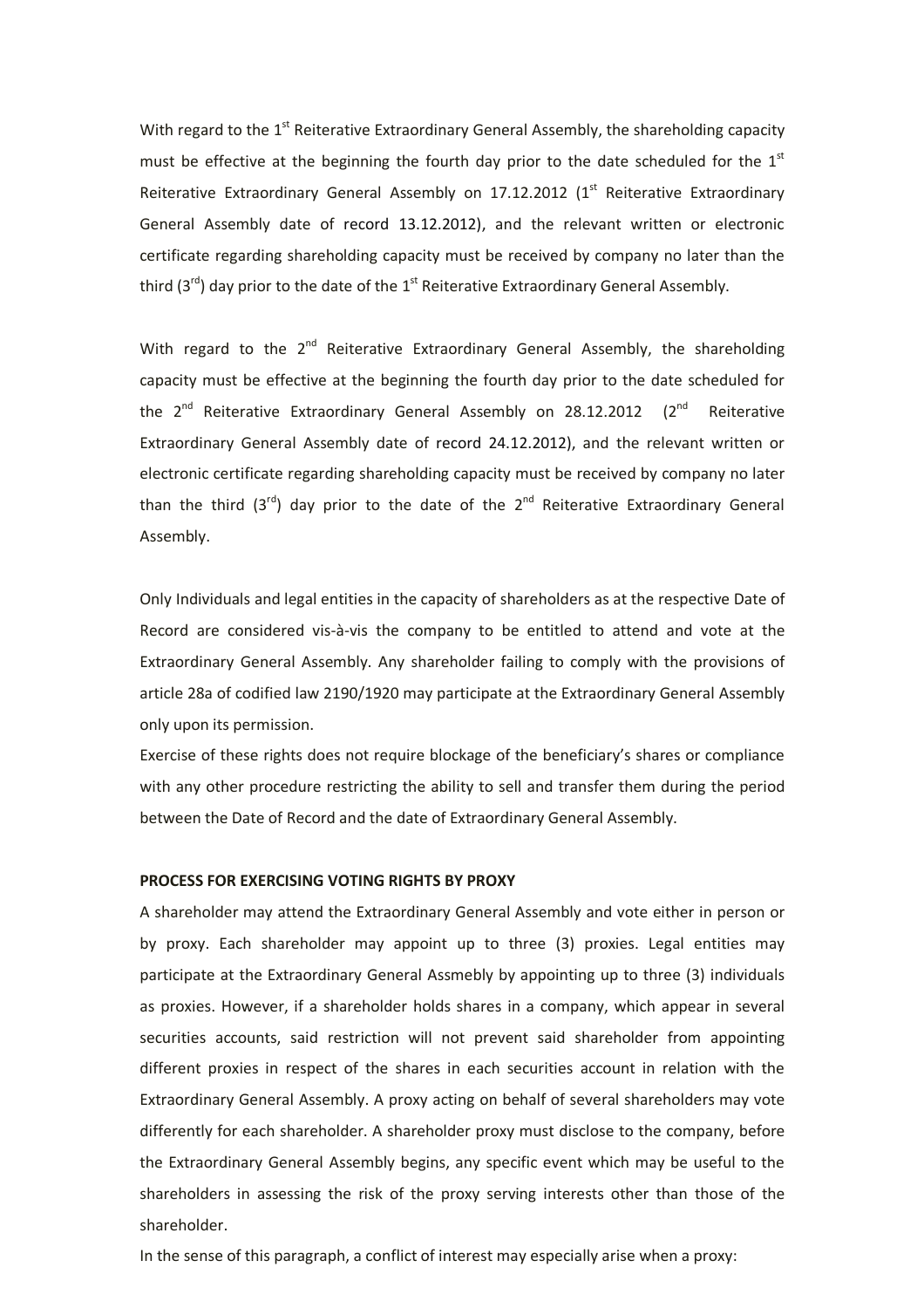a) is a shareholder controlling the company or is another legal entity or an entity controlled by that shareholder;

b) is a member of the board of directors or of the administration of the company or shareholder controlling the company in general, or another legal entity or an entity controlled by a shareholder who controls the company;

c) is an employee or auditor of the company or shareholder controlling the company, or of another legal entity or entity controlled by a shareholder who controls the company;

d) is spouse or first degree relative to one of the individuals referred to under (a) through (c) above.

The appointment and revocation of a shareholder proxy is made in writing and notified to the Company under the same form, at least three (3) days prior to the date scheduled for the General Assembly.

The company will make available at websites (www.dutyfreeshops.gr) and (www.follifolliegroup.com) a form which may be used for the appointment of proxy. Said form must be submitted, duly completed and signed by the shareholder, to the Company's Shareholders Service at: Agios Stefanos, Attika, 23<sup>rd</sup> km of Athens-Lamia Highway, or sent by facsimile at: 210-6241100, at least three (3) days prior to the date of the Extraordinary General Assembly. Beneficiaries are responsible for confirming successful remittance and receipt of proxy documentation by the company, by calling the following number: 2106241141 (Mrs. Mantalena Kasidiaropoulou) or 210-9699586 (Mr. Nikos Anamourloglou). The company's Articles of Incorporation provides for the holding of a General Assembly by teleconference.

#### **MINORITY RIGHTS OF SHAREHOLDERS**

(a) At the request of shareholders representing one twentieth (1/20) of the paid-up share capital, the company's board of directors is obliged to insert additional items in the Extraordinary General Assembly's agenda, if the relevant request is received by the board of directors at least fifteen (15) days prior to the Extraordinary General Assembly. The request for inserting additional items in the agenda must be accompanied by reasoning or by a draft decision to be approved by the Extraordinary General Assembly, and the revised agenda will be notified in the same manner as the previous agenda thirteen (13) days prior to the Extraordinary General Assembly, and will also be made available to shareholders at the company's website, together with the reasoning or the draft decision submitted by the shareholders in accordance with the provisions of article 27 paragraph 3 of codified law 2190/1920.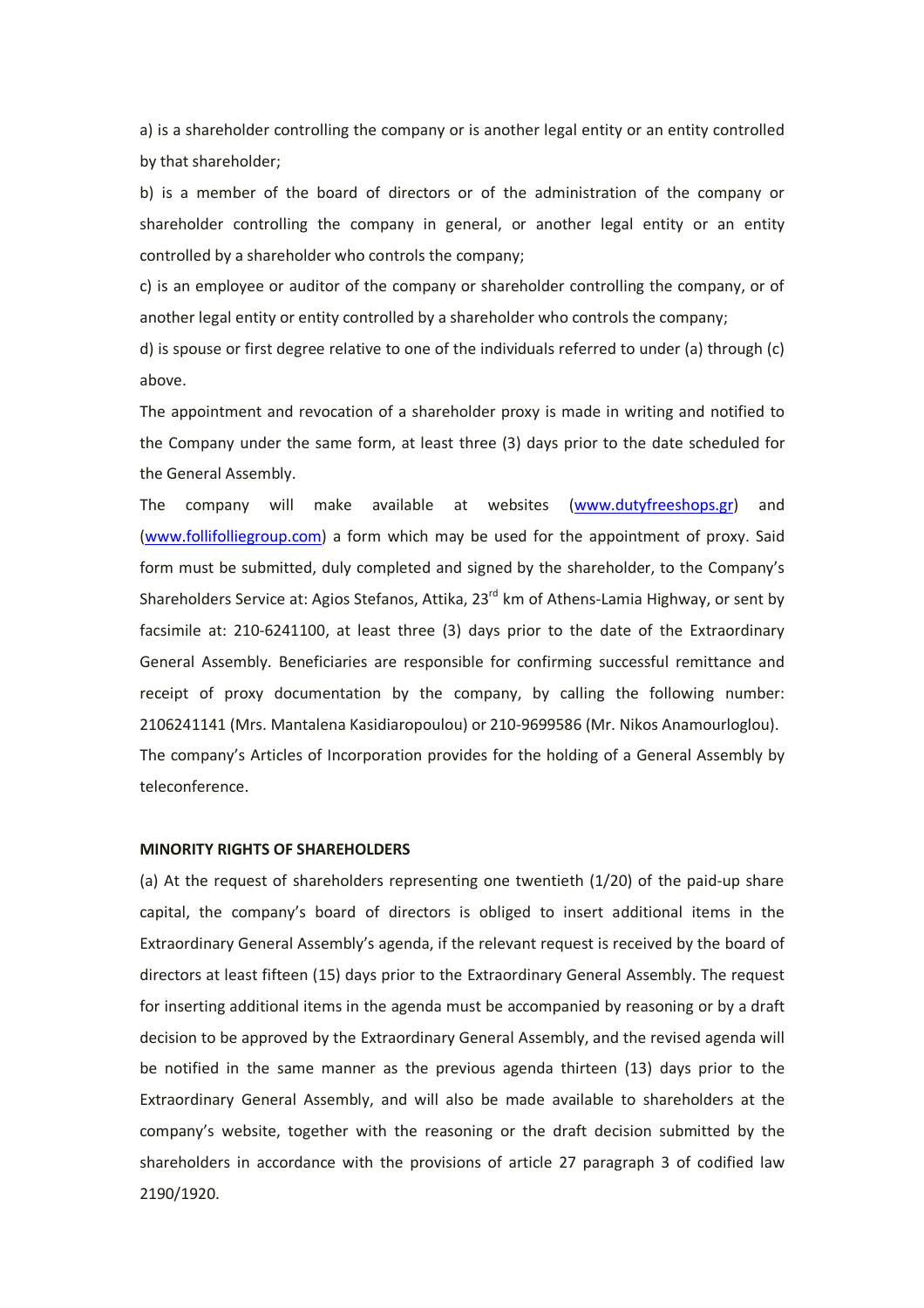(b) At the request of shareholders representing one twentieth (1/20) of the paid-up share capital, the board of directors must make available to the shareholders in accordance with the provisions of article 27 paragraph 3 of codified law 2190/1920, at least six (6) days prior to the Extraordinary General Assembly, draft decisions on items included in the original or revised agenda, if the relevant request is received by the board of directors at least seven (7) days prior to the Extraordinary General Assembly.

(c) Upon request of any shareholder submitted to the Company at least five (5) full days prior to the Extraordinary General Assembly, the board of directors must provide to the Extraordinary General Assembly the requested information on the company's affairs, to the extent they are useful for the actual consideration of the items on the agenda. The board of directors may refuse to provide such information for a substantial reason to be recorded in the minutes. The board of directors may provide a uniform reply to shareholders' requests having the same content. There is no obligation to provide information when such information is already published in the company's website, especially in the form of questions and answers.

(d) At the request of shareholders representing one fifth (1/5) of the paid-up share capital, which should be submitted to the company at least five (5) full days prior to the Extraordinary General Assembly, the board of directors shall supply to the Extraordinary General Assembly information regarding the progress of the company's corporate affairs and financial condition. The board of directors may refuse to furnish the requested information for a substantial reason to be recorded in the minutes.

Respective time-limits apply on shareholders' minority rights in case of Reiterative Extraordinary General Meetings as well.

In all aforementioned cases, the requesting shareholders will be called to prove their shareholding capacity and the number of shares they hold at the time they exercise their respective rights. Submission of certificate from the entity where the respective securities are held, or confirmation of the shareholding capacity through direct online connection between entity and company constitutes such evidence.

#### **AVAILABLE DOCUMENTS AND INFORMATION**

The information referred to in article 27, paragraph 3 of codified law 2190/1920, including the invitation to the Extraordinary General Assembly, the form for the appointment of proxy and the draft decision on items of the agenda, as well as more detailed information regarding the exercise of the minority rights under article 39, paragraphs 2, 2a, 4 and 5 of codified law 2190/1920 will be available in electronic form at the company's website www.dutyfreeshops.gr and www.follifolliegroup.com. The complete text of draft decisions and documents provided under article 27, paragraph 3(c) and (d) of codified law 2190/1920